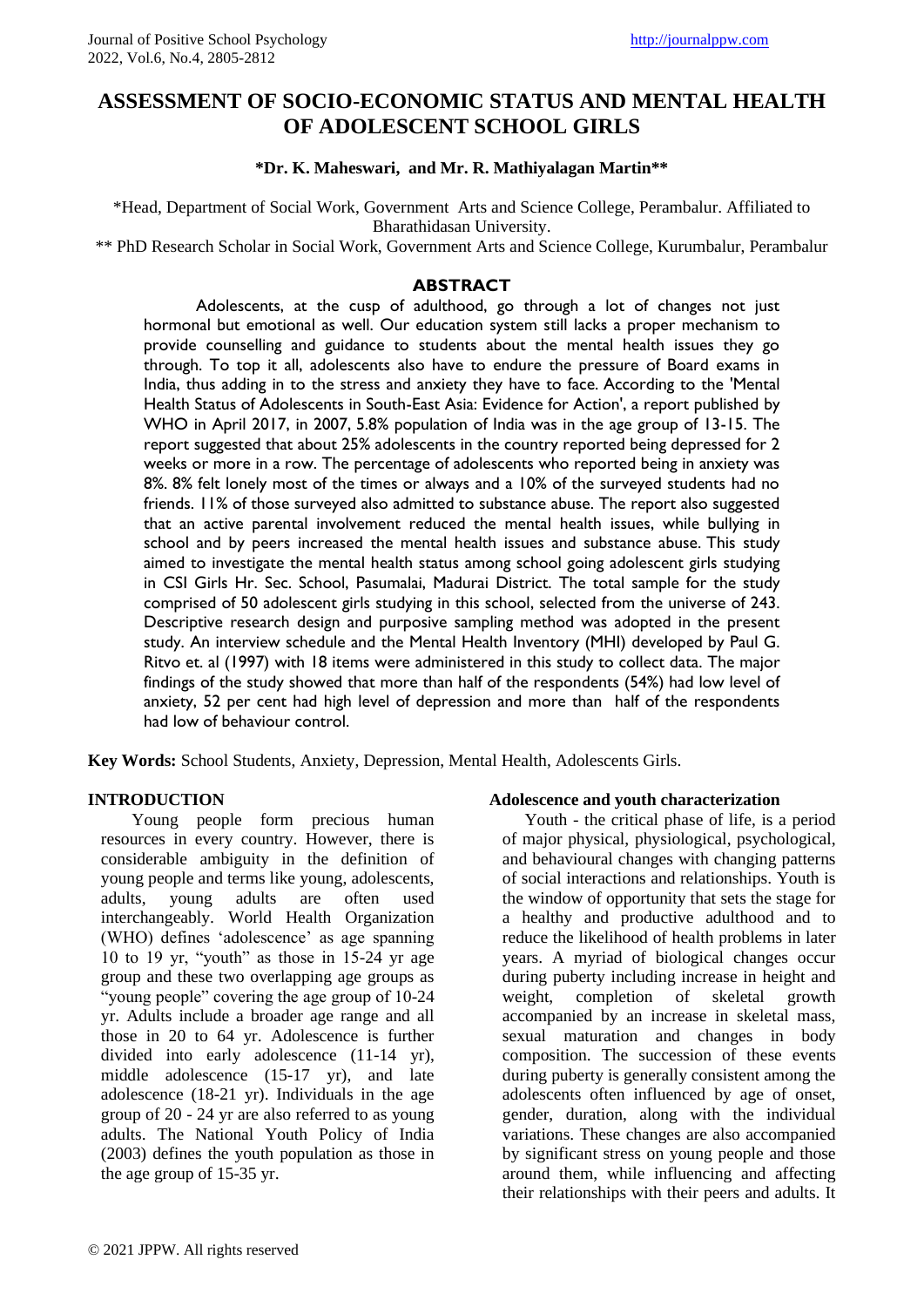is also an age of impulsivity accompanied by vulnerability, influenced by peer groups and media that result in changes in perception and practice, and characterized by decision making skills/abilities along with acquisition of new emotional, cognitive and social skills. According to the more studies, emotional disorders such as anxiety and depression were found to be the most common mental disorders experienced by young people (Clarke, Pote, 2020). The economic burden associated with mental health disorders during childhood and adolescence is substantially high. In Europe, the economic consequences of child and adolescent mental health disorders are significant in terms of health services, social services, education system, criminal justice system, voluntary services, and productivity costs (Pillas and Selai, 2008).

 It is estimated that around 20% of the world's adolescents have a mental health or behavioural problem. Up to 50% of mental, behavioural and [psychological](https://www.omicsonline.org/searchresult.php?keyword=psychological) problems have their onset during adolescence period. The stress faced by the children and adolescents in current situation is enormous. The empowerment of children adolescents is very essential in today's context in India as there is rapid globalization and urbanization with breaking up of joint families and the traditional social support systems. There is growing evidence of increased psychological problems in children and adolescents especially behaviour problems and suicides. The prevalence rate of psychiatric disorders in India is 12.5% among children aged 0-16 years and 12% among the 4-16 year's children. Suicide death rates in India are among the highest in the world.

## **Role of Educational Institutions in Mental Health Services**

 School Mental Health has been a major mental health movement which covers up the large population of children and adolescent, but has been effectively implemented only in metros and not in smaller towns and urban areas in the last four decades. Research publications during the 60s, 70s and 80s reported that mental retardation formed bulk of population attending CGC during that period. While emotional and behavioural disturbances were less identified and referred. The trend has changed. All spectrums of diagnostic categories are now referred and treated at various teaching hospitals, psychiatry departments, paediatric departments, various colleges of social work and large number run by NGOs.

 The last three decades has shown highly specialized clinics rendering specialized services to children with learning disability, autism, cerebral palsy and mental retardation mostly in metros and urban areas. Such centers do run the genetic clinic and research in specific disorders. Development clinics for 0 to 3 years age group for various disability groups and multiple disability groups have special focus of identification, assessment and therapy. All these centres are attended by general psychiatrist rendering highly specialized services.

 Child Mental Health Policy and School Mental Health programs have provided excellent opportunity to enhance mental health program for children and adolescents. The focus is rightly on preschool children and school based mental health program, which will prevent illness and possibly promote positive mental health. It also ensures that it will reduce behavior disorders in children and prevent adult psychopathology. Effectiveness of child mental health intervention programs will surely help in addressing mental health disorders among adults.

 Worldwide increasing attention has been given on primary prevention of mental illness and risk reduction to vulnerability to mental illness. The existing program in the west have shown promising results in enhancing skills of [adolescents](https://www.omicsonline.org/open-access/promotion-of-mental-health-and-wellbeing-of-adolescents-in-schools--animhans-model-2378-5756-1000303.php?aid=59655) including positive youth development; prevention of violence; decreased [bullying;](https://www.omicsonline.org/open-access/transforming-conflict-and-bullying-in-schools-through-mythodrama-2378-5756-1000363.php?aid=72178) self-esteem; peer relations; student-teacher relations; improved problem solving; emotional and social awareness. In India, there is no separate comprehensive policy to deal with child mental health issues. The existing policies such as National Health Policy, Integrated Child Development Scheme and National Mental Health Program for India stress the need for developing comprehensive child mental health program and services at various levels. However, in reality much work needs to be done as the existing program restricted to urban setting where it addresses the psychiatric needs of the adolescents in government hospital setting. Many of the mental, behavioural and psychological problems, among children and adolescents can be prevented if it is intervened at an early stage. School-based interventions possess a great potential in reducing the risk factors and increasing the protective factors to promote the mental health and well-being of children and adolescents. A well-timed comprehensive program in the schools using teachers as a facilitators have the potential for building competencies results in yielding high long term returns on investment on children and adolescent. The program was intended with the aim of promoting the mental health of adolescents. The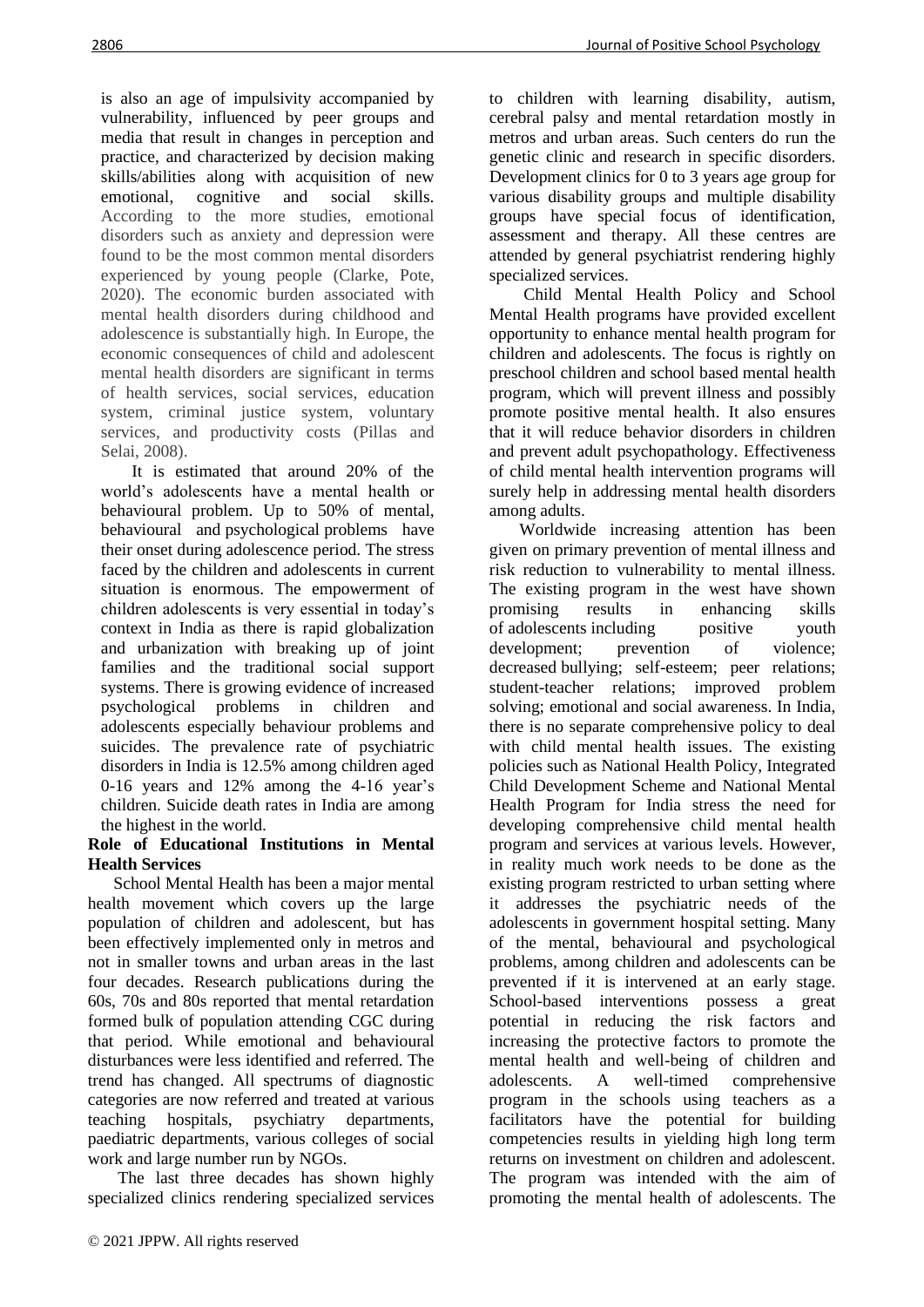present project 'Promotion of Mental Health and Psychological [Well-Being](https://www.omicsonline.org/searchresult.php?keyword=Well-Being) of Adolescents in [Schools'](https://www.omicsonline.org/searchresult.php?keyword=Schools) was a novel project initiated with the funding from the District Administration, Kolar, Government of Karnataka (GoK). The current program adopts life skills competency building approach, resiliency, and experiential framework of promoting mental health of adolescents in schools. The aims of the project were to develop a comprehensive school mental health model programme to promote mental health and wellbeing of adolescents in schools' using teachers as facilitators; to develop a manual for the teachers; test out the manual by training teachers as facilitators to implement program in the schools.

 Schools are the secondary sphere of socialization, development, and growth for children. An emphasis on physical health education has existed for more than 100 years, and continues to grow as a part of school curriculum. There has been a renewed emphasis on schools to enhance the mental well-being of young children and their families. Consequently, this has had an impetus on the advocacy of mental health issues in school for holistic development of the youth and preparation of healthy and productive citizens.

## **Literature survey**

 **Al-Zawaadi , Hesso and Kayyali, (2021)** have described about various mental health issues and factors associated with negative feelings among adolescents in Greater London. A cross sectional study, using a self-administered questionnaire was done and a convenience sampling method had been used to select the respondents who were school/college-attending adolescents, aged 11to 19 years. Sample size of the study is 199 respondents. A total of 526 out of 1,920 surveys were collected across 18 secondary schools and two colleges, giving a response rate of 27.4%. The results of the study revealed that more than half of the adolescents reported to be either neutral (41.4%), sad (7.8%), or very sad (2.8%), whereas 48% reported to be either happy (35%) or very happy (13%). Difficulties in relationships and hectic schedules were the most stressful situations affecting adolescents' mental health. Discrimination was identified as the main predicting factor with five-fold increase in odds of having negative mental health symptoms. **Bhardwaj et al (2020)** conducted a cross sectional descriptive study to assess depression, anxiety and stress among 288 higher secondary students of government schools of Chandigarh, India using self-administered structured questionnaire. 29.9 per cent had moderate

depression, 18.8 per cent had mild depression, 13.9 per cent had severe depression and only 2.4 per cent had extremely severe depression. 44.8 per cent had moderate level of stress. **Mangal et al (2020)** have screened for common mental health problems and their determinants among schoolgoing adolescent girls in Gujarat, India. A crosssectional study was done among 742 adolescent school girls from one government, one government-aided, and one private school in an urban area in Gujarat. The results showed that nearly half of the respondents (48.78%) screened positive for CMDs which is alarming. Among socio demographic characteristics, the type of school (adjusted odds of private is 1.8 and government 1.6), mother's higher education (3.0), father's less education (3.1), and working mother (1.5) had shown significant association with positive cases of the girls. Among psychosocial factors, abnormal sleep patterns (1.9) and disturbance in studies (2.3) have been found statistically significant for the presence of mental health problems among adolescent girls as per the GHQ score. It was concluded that CMDs such as anxiety, depression, and psychosocial distress were indeed very common among adolescent school-going girls in an urban area of Gujarat, India. **Shukla et al (2018)** ascertained the factors associated with depression among school-going adolescent girls in district Barabanki of Uttar Pradesh. The study was conducted among 2187 school-going adolescent girls (10-19 years) in Barabanki district using multistage sampling. The prevalence of depression was found to be 39.7%. Multiple logistic regression revealed that depression was significantly higher among those residing in rural areas and those in early and midadolescent age group.

 Depression was also found to be significantly higher among those whose mothers were educated up to primary or to inter college. It is concluded that a significant proportion of school-going adolescent girls were suffering from depression, which reflects the need for reinforcement and strengthening of school-based mental health screening programs. **Riya (2017)** studied about mental health of school going adolescents studying at a private higher secondary school in Tiruchirappalli District. Descriptive research design had been adopted and 100 school going adolescents were chosen by adopting simple random sampling method. For measuring the study variable mental health battery developed by Arun Kumar Singh and Alpana Sen Gupta in 2000 has been used. Questionnaire method was adopted to collect the required data from the respondents. The results revealed that less than half of the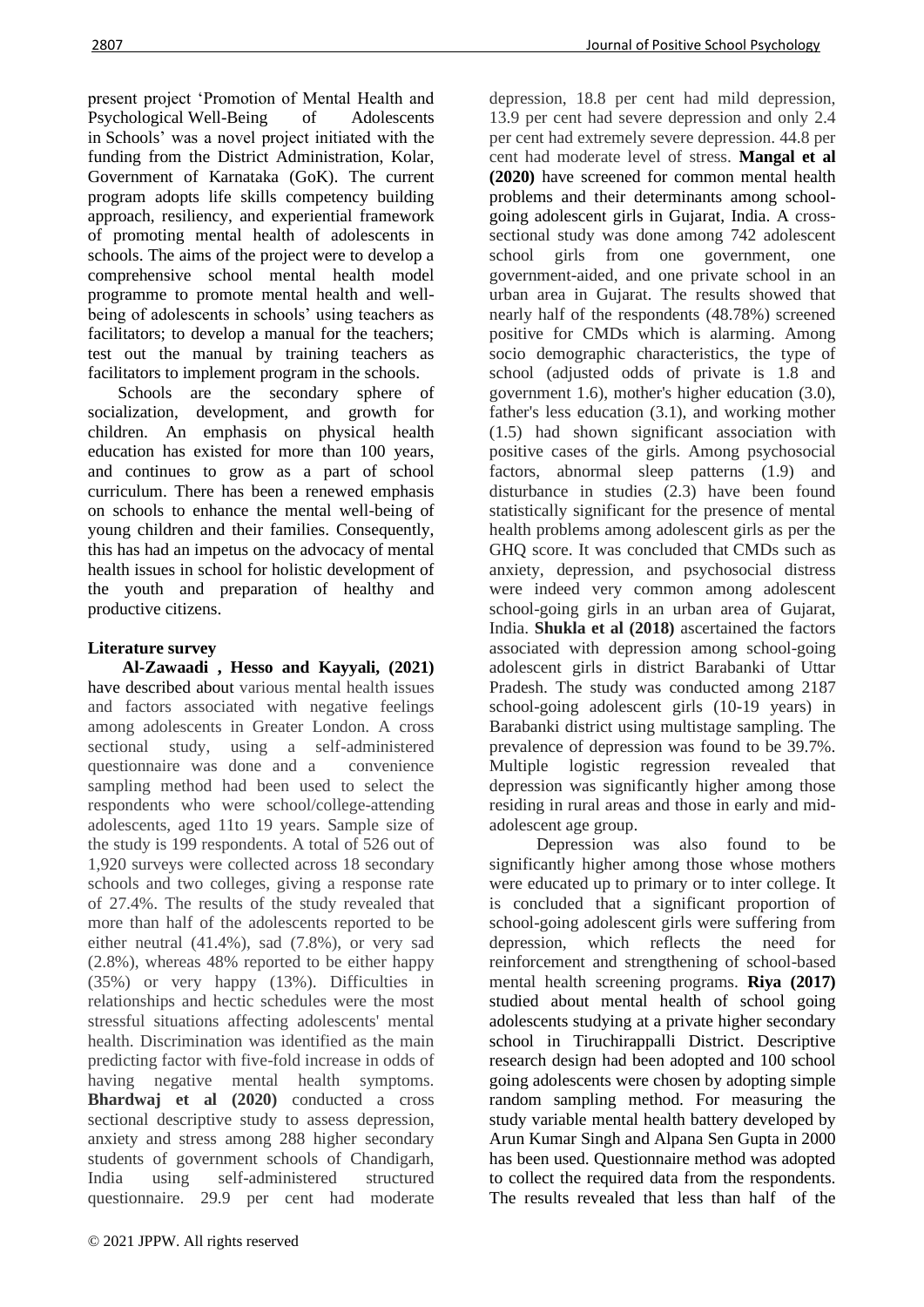adolescents (47%) have moderate level of mental health, more than one fourth (28 percent) of the school going adolescent have high level of mental health and one fourth(25 percent) of the school going adolescent have low level of mental health.

## **METHODOLOGY**

 The researcher has attempted to study the level of mental health among the school going adolescent girls in Madurai. The objectives of the study were to know the socio-economic profile of adolescent girls and to observe the various aspects of mental health in adolescent life. The researcher had adopted descriptive research design for the present study in order to describe the level of mental health among school going adolescents in Madurai district. The universe of the study comprises of adolescent girls studying in CSI. Girls Hr. Sec. School, Pasumalai, in Madurai

District and the total strength in higher secondary session is 243. The lists of the students were obtained from the respective schools which served as the sampling frame. Simple simple random sampling method was applied and selected 50 students from the universe. The researcher has used standardized tool for collecting the data for the present study the first part of the interview schedule included the questions pertaining to personal and academic related matters. Mental Health Inventory (MHI) developed by Paul G. Ritvo et. al (1997) has 18 items were administered in this study to collect data. The scores obtained were subject to statistical treatment using proper statistical techniques. The data collected for the study was subjected to appropriate statistical analysis using SPSS. Both descriptive and inferential statistics were applied.

## **RESULTS OF THE STUDY**

**Distribution of Respondents by their Socio Democratic backgrounds**

| S. No          | <b>Socio Democratic Variables</b> | Frequency (n=50) | Percentage |
|----------------|-----------------------------------|------------------|------------|
|                | Age in years                      |                  |            |
|                | 14                                | 13               | 26.0       |
| 1              | 15                                | 9                | 18.0       |
|                | 16                                | 18               | 36.0       |
|                | 17                                | 10               | 20.0       |
|                | <b>Birth Order</b>                |                  |            |
|                | $\mathbf{1}$                      | 17               | 34         |
| $\overline{2}$ | $\mathfrak{2}$                    | 20               | 40         |
|                | $\overline{3}$                    | 13               | 26         |
|                | <b>Number of Siblings</b>         |                  |            |
|                | $\overline{0}$                    | $\mathbf{1}$     | 2.0        |
| 3              | $\mathbf{1}$                      | 28               | 56.0       |
|                | $\overline{2}$                    | 16               | 32.0       |
|                | 3                                 | 5                | 10.0       |
|                | <b>Type of Family</b>             |                  |            |
| 4              | Nuclear                           | 41               | 82.0       |
|                | Joint                             | 9                | 18.0       |
|                | <b>Parental Status</b>            |                  |            |
|                | <b>Both Alive</b>                 | 43               | 86.0       |
| 5              | Semi Orphan                       | $\sqrt{6}$       | 12.0       |
|                | Orphan                            | $\mathbf{1}$     | 2.0        |
|                | <b>Family Monthly Income</b>      |                  |            |
| 6              | Below Rs. 15000/-                 | 42               | 84.0       |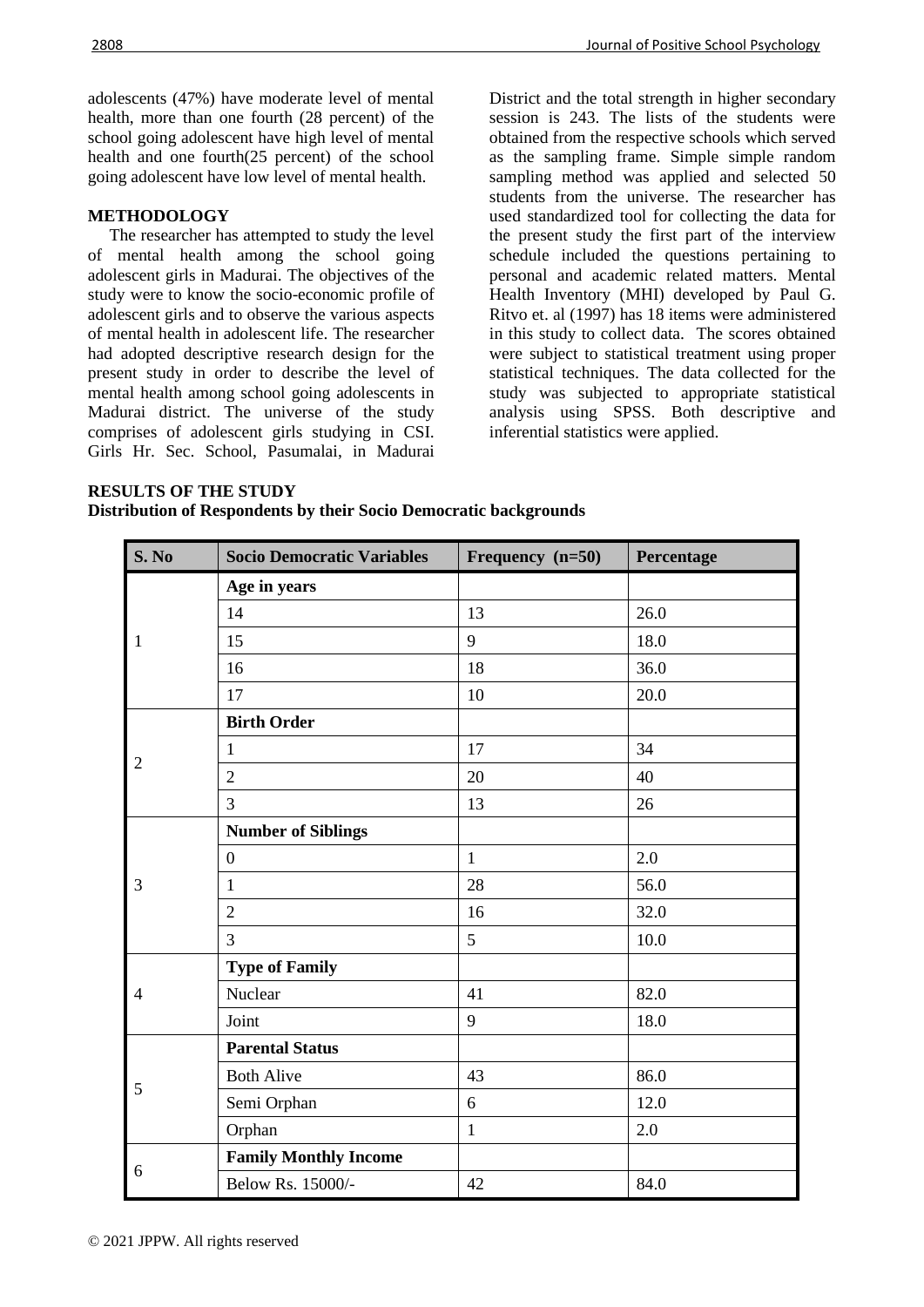|   | Rs. 15001/- to Rs. 30000/- | 6              | 12.0 |
|---|----------------------------|----------------|------|
|   | Rs. 30001/- to Rs. 50000   | $\overline{2}$ | 4.0  |
|   | <b>Domicile</b>            |                |      |
| 7 | Rural                      | 10             | 20.0 |
|   | Urban                      | 40             | 80.0 |
|   | <b>Place of Stay</b>       |                |      |
| 8 | Hostel                     | 10             | 20.0 |
|   | Home                       | 40             | 80.0 |
|   | <b>Class of Study</b>      |                |      |
| 9 | $10th$ Std.                | 21             | 42.0 |
|   | $12th$ Std.                | 29             | 58.0 |

It is evident from the above table that a sizeable per cent of the respondents (36 %) are 16 years old whereas 40 per cent of the respondents are second child. Nearly majority of the respondents (56 %) are having one sibling. Absolute majority (82 %) of the respondents are hailing from nuclear family. Great majority of the respondents (86%) reported that both their parents are alive and great

majority of the respondents (84%) informed that their family monthly income is below Rs. 15,000/- .It is also seen that majority of the respondents (80%) revealed that they are from urban areas and are day scholars and nearly majority of the respondents (58 %) said that they are studying  $12<sup>th</sup>$ standard.

**Distribution of Respondents by their perceived levels of Mental Health**

| S. No          | <b>Variables</b>         | Frequency (n=50) | Percentage |
|----------------|--------------------------|------------------|------------|
|                | <b>Anxiety</b>           |                  |            |
|                | Low                      | 27               | 54.0       |
|                | High                     | 23               | 46.0       |
| $\overline{2}$ | <b>Depression</b>        |                  |            |
|                | Low                      | 24               | 48.0       |
|                | High                     | 26               | 52.0       |
| 3              | <b>Behaviour Control</b> |                  |            |
|                | Low                      | 28               | 56.0       |
|                | High                     | 22               | 44.0       |
| $\overline{4}$ | <b>Positive Efforts</b>  |                  |            |
|                | Low                      | 24               | 48.0       |
|                | High                     | 26               | 52.0       |

 It is evident from the above table that majority of the respondents (54%) have perceived low level of anxiety, high level (52%) of depression, low level (56%) of behaviour control and high level (52%) of positive efforts. Various

studies have also confirmed that the adolescent girls have depression related to their study, relationship with parents, leisure activities and academic performance.

**One Way Analysis of Variance between the Monthly family income of the Respondents and their perceived levels of Mental health**

| <b>Variable</b>       | <b>Mean</b>  | of<br><b>Sum</b><br><b>Squares</b> | Df | <b>Mean</b><br><b>Square</b> | <b>F</b> Value<br><b>Significance</b> |
|-----------------------|--------------|------------------------------------|----|------------------------------|---------------------------------------|
| <b>Anxiety</b>        |              |                                    |    |                              |                                       |
| <b>Between Groups</b> | $G1=17.4524$ | 57.882                             |    | 28.941                       | 3.620                                 |
| Within Groups         | $G2=17.6667$ | 375.738                            | 47 | 7.994                        | P<0.05                                |
|                       | $G3=12.0000$ |                                    |    |                              |                                       |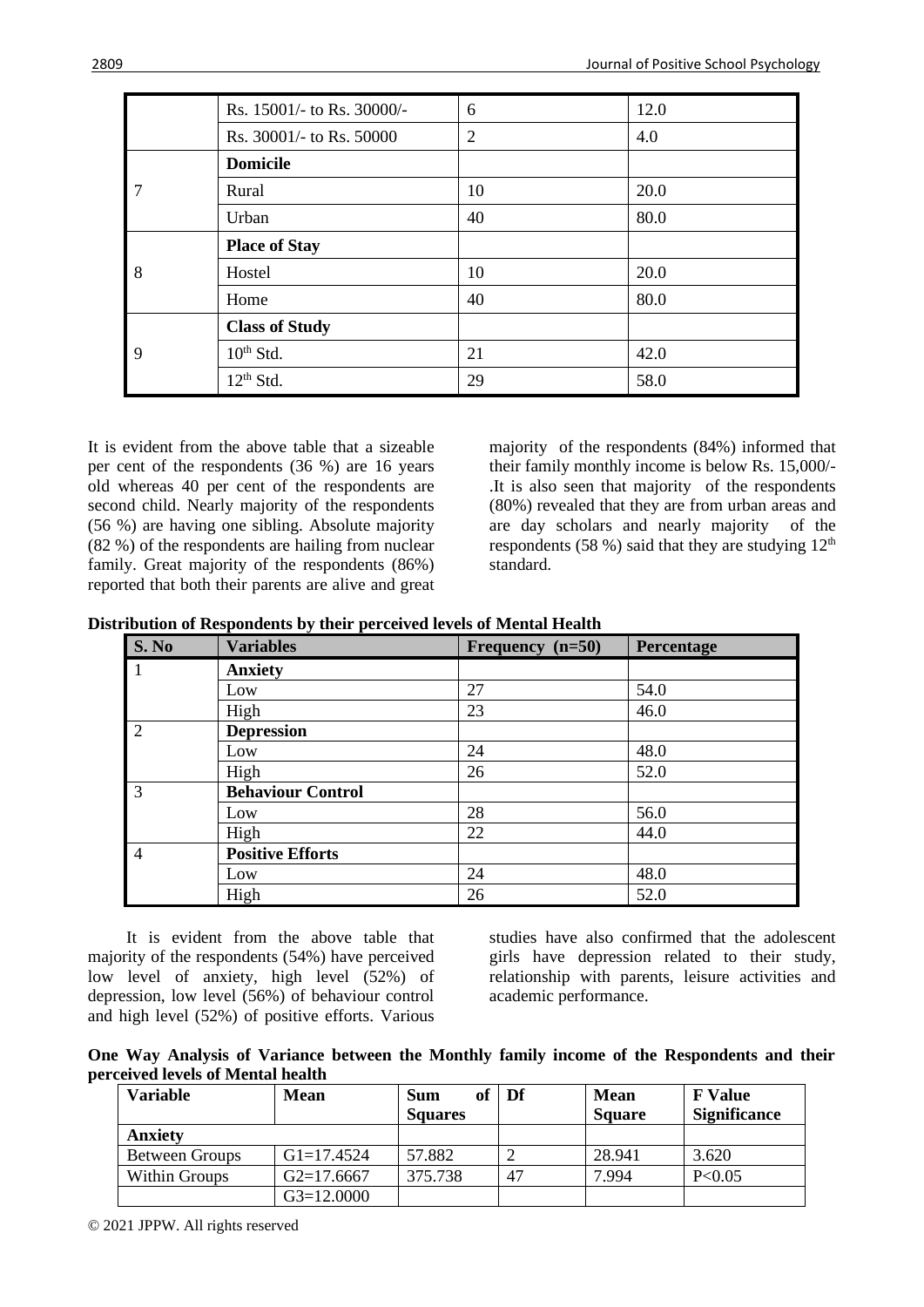| <b>Depression</b>        |                |         |                |        |          |
|--------------------------|----------------|---------|----------------|--------|----------|
| <b>Between Groups</b>    | $G1 = 16.3810$ | 72.575  | $\overline{2}$ | 36.288 | 1.987    |
| Within Groups            | $G2=15.0000$   | 858.405 | 47             | 18.264 | P > 0.05 |
|                          | $G3=10.5000$   |         |                |        |          |
| <b>Behaviour Control</b> |                |         |                |        |          |
| <b>Between Groups</b>    | $G1=16.9286$   | 13.714  | 2              | 6.857  | .521     |
| <b>Within Groups</b>     | $G2=17.5000$   | 486.786 | 47             | 10.357 | P > 0.05 |
|                          | $G3=14.5000$   |         |                |        |          |
| <b>Positive Efforts</b>  |                |         |                |        |          |
| <b>Between Groups</b>    | $G1 = 11.0714$ | 8.381   | 2              | 4.190  | .518     |
| <b>Within Groups</b>     | $G2=11.8333$   | 380.119 | 47             | 8.088  | P > 0.05 |
|                          | $G3=9.5000$    |         |                |        |          |

G1=Below Rs.15000/- G2= Rs. 15001/- to Rs. 30000/- G3= Rs. 30001/- to Rs. 50000

 It is evident from the above table that there is no significant difference among the Monthly family income of the respondents and their perceived levels of Anxiety, Depression, Behaviour Control and Positive Efforts

**Inter-correlation Matrix between the major dimensions of Mental health**

| Variable                 | <b>Anxiety</b> | <b>Depression</b> | <b>Behaviour</b><br><b>Control</b> | <b>Positive Efforts</b> |
|--------------------------|----------------|-------------------|------------------------------------|-------------------------|
| <b>Anxiety</b>           | .000           |                   |                                    |                         |
| <b>Depression</b>        | $.734***$      | .000              |                                    |                         |
| <b>Behaviour Control</b> | $.363**$       | $369***$          | 1.000                              |                         |
| <b>Positive Efforts</b>  | $-.303*$       | $.306*$           | 266                                | 000                     |

\*Significant at 0.05 Level \*\*Significant at 0.01 Level

 The findings of the above table revealed that there is no significant relationship between the major sub-dimensions namely anxiety, depression, behaviour control and positive efforts and mental health.

## **Correlation between the Age of the Respondents and their perceived levels of Mental Health**

| <b>Variable</b>          | <b>Correlation Value</b> | <b>Significance</b> |
|--------------------------|--------------------------|---------------------|
| Anxiety                  | .213                     | P > 0.05            |
| Depression               | 171                      | P > 0.05            |
| <b>Behaviour Control</b> | $-.037$                  | P > 0.05            |
| Positive Efforts         | $-.115$                  | P > 0.05            |

It is seen from the above table that there is no significant relationship between the respondent's age and their perceived levels of anxiety, depression, behaviour control and positive efforts.

| <b>Variable</b>          | of<br><b>Type</b><br>Family | <b>Mean</b> | <b>Standard</b><br><b>Deviation</b> | df | 't' Value<br><b>Significance</b> |
|--------------------------|-----------------------------|-------------|-------------------------------------|----|----------------------------------|
|                          | Nuclear                     | 17.4390     | 2.79328                             | 48 | .746                             |
| Anxiety                  | Joint                       | 16.4444     | 3.77859                             |    | P > 0.05                         |
|                          | Nuclear                     | 16.0244     | 4.38456                             | 48 | .150                             |
| Depression               | Joint                       | 15.7778     | 4.49382                             |    | P > 0.05                         |
| <b>Behaviour Control</b> | Nuclear                     | 16.8780     | 3.31055                             | 48 | .115                             |
|                          | Joint                       | 17.0000     | 2.78388                             |    | P > 0.05                         |
| <b>Positive Efforts</b>  | Nuclear                     | 11.0976     | 2.82670                             | 48 | .013                             |
|                          | Joint                       | 11.1111     | 2.93447                             |    | P > 0.05                         |

 It is evident from the above table that there is no significant difference between the type of family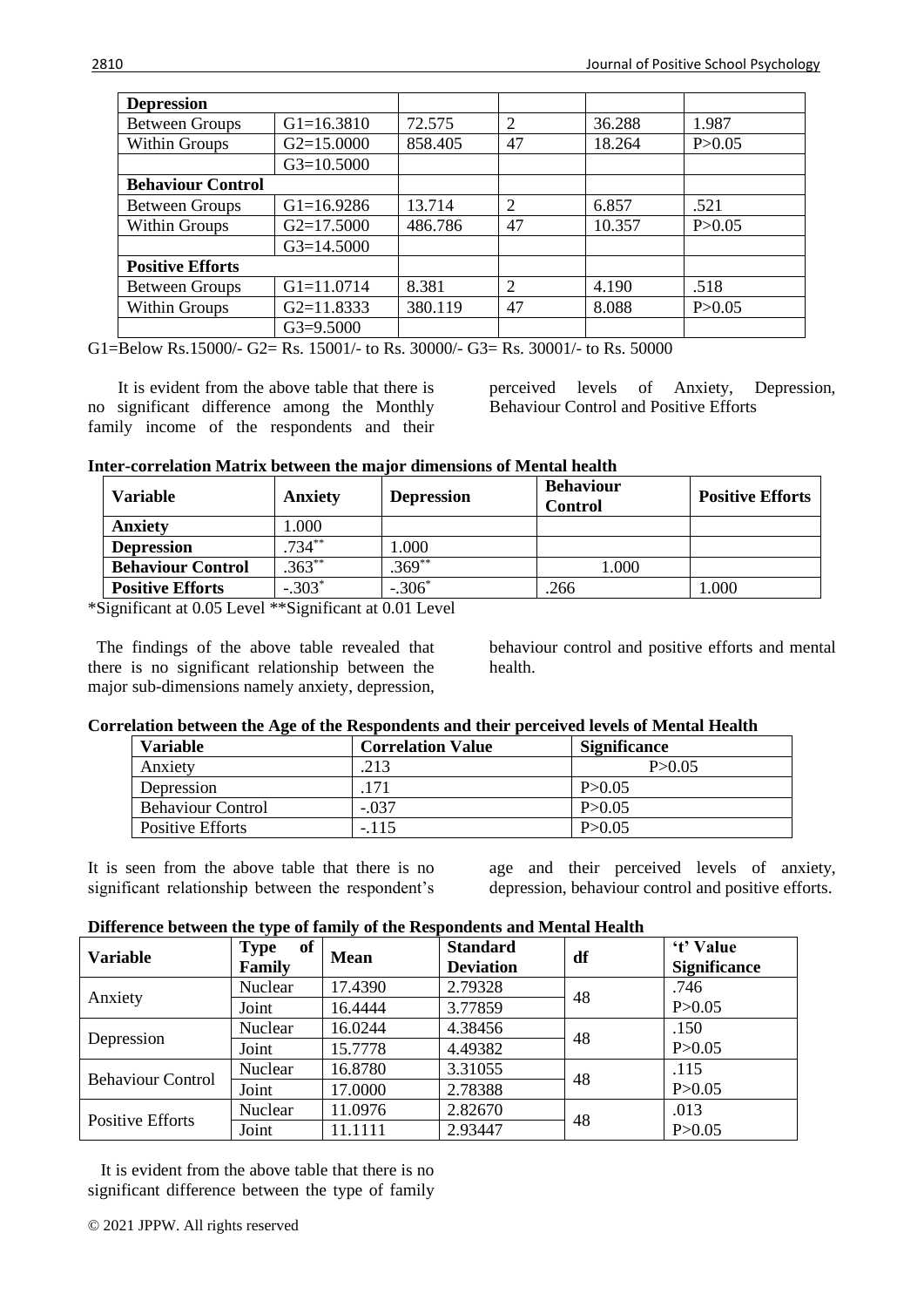of the Respondents and their perceived levels of Anxiety, Depression, Behaviour Control and Positive Efforts.

## **MAJOR FINDINGS OF THE STUDY**

- A sizeable number of the respondents (36 %) are 16 years old and 40 % of the respondents are in the second birth order.
- Nearly majority of the respondents (56 %) are having one sibling.
- Absolute majority (82 %) of the respondents are hailing from nuclear family.
- 86 per cent of the respondents reported that both their parents alive.
- 84 per cent of the respondents informed that their family monthly income is below Rs.  $15,000/-$ .
- 80 per cent of the respondents said that they are from urban areas and are day scholars
- 58 % of the respondents reveal that they are studying 12<sup>th</sup> standard.
- More than half of the respondents (54%) have low level of anxiety,
- Little more than half of the respondents (52%) have high level of depression,
- More than half of the respondents (56%) have low level of behaviour control
- Little more than half of the respondents (52%) have high level of positive efforts.
- There is no significant association between the class the respondents are studying in and their perceived levels of Anxiety, Depression, Behaviour Control and their Positive Change.
- There is no significant difference among the Monthly family income of the Respondents and their perceived levels of Anxiety, Depression, Behaviour Control and Positive Efforts
- There is no significant relationship between the major sub-dimensions namely anxiety, depression, behaviour control and positive efforts.
- There is no significant relationship between the respondent's age and their perceived levels of anxiety, depression, behaviour control and positive efforts.
- There is no significant difference between the type of family of the Respondents and their perceived levels of Anxiety, Depression, Behaviour Control and Positive Efforts.

## **SUGGESTIONS**

The health professionals and social workers who are working in the area of child and adolescents mental health have significant role in promoting mental health of children. A suitable model may

be developed and replicated in their settings which would help in integration of program in schools.

- Development of a comprehensive mental health model has to be promoted for the [Promotion](https://www.omicsonline.org/searchresult.php?keyword=Promotion) of Mental Health and Psychological Well-Being of [Adolescents](https://www.omicsonline.org/searchresult.php?keyword=Adolescents) in Schools.
- Using teachers as trainers to implement these programme in the schools after an intensified training of trainers.
- Using structured program and activities with participatory experiential approach.
- Promoting Mental Health and Well-Being of adolescents through enhancing psychosocial skills and resiliency as outcomes.

## **CONCLUSION**

 School based interventions program have been increasingly recognized as effective means of promoting mental health of students and prevent the development of unhealthy behaviour. Programs focussed on competence enhancement of children and adolescents produced long lasting positive effects on mental, social, and behavioural domains. A universal comprehensive school promotive mental health programme to be designed to reduce risks and enhance psychosocial competencies and resiliency of adolescents in schools found to be feasible and acceptable by teachers. The findings from the study suggest that trained teachers can effectively deliver mental health promotion intervention in schools. Parents, teachers, and community health workers should work as a team to deal with the problem in a more effective way.Further evaluations of program are needed to determine the long-term impact on various multi-component aspects of mental health.

#### **REFERENCES**

- [Abha Mangal,](https://pubmed.ncbi.nlm.nih.gov/?term=Mangal+A&cauthor_id=32110602) [Archana Thakur,](https://pubmed.ncbi.nlm.nih.gov/?term=Thakur+A&cauthor_id=32110602) [Khyati A](https://pubmed.ncbi.nlm.nih.gov/?term=Nimavat+KA&cauthor_id=32110602)  [Nimavat,](https://pubmed.ncbi.nlm.nih.gov/?term=Nimavat+KA&cauthor_id=32110602) [Deepti Dabar](https://pubmed.ncbi.nlm.nih.gov/?term=Dabar+D&cauthor_id=32110602) , [Sudha B Yadav.](https://pubmed.ncbi.nlm.nih.gov/?term=Yadav+SB&cauthor_id=32110602) (2020). Screening for common mental health problems and their determinants among school-going adolescent girls in Gujarat, India. *J Family Med Prim Care*. Jan 28;9(1):264-270.doi: 10.4103/jfmpc.jfmpc\_732\_19.
- Adolescent health and development. WHO Regional office for South-East Asia. [accessed on January 8, 2013].
- Asmaa Al-Zawaadi, [Iman Hesso](https://www.frontiersin.org/people/u/1049146) and Reem Kayyali. (2021). Mental Health Among School- 1ing Adolescents in Greater London: A Cross-Sectional Study**.** *Front Psychiatry*. [https://doi.org/10.3389/fpsyt.2021.592624.](https://doi.org/10.3389/fpsyt.2021.592624)